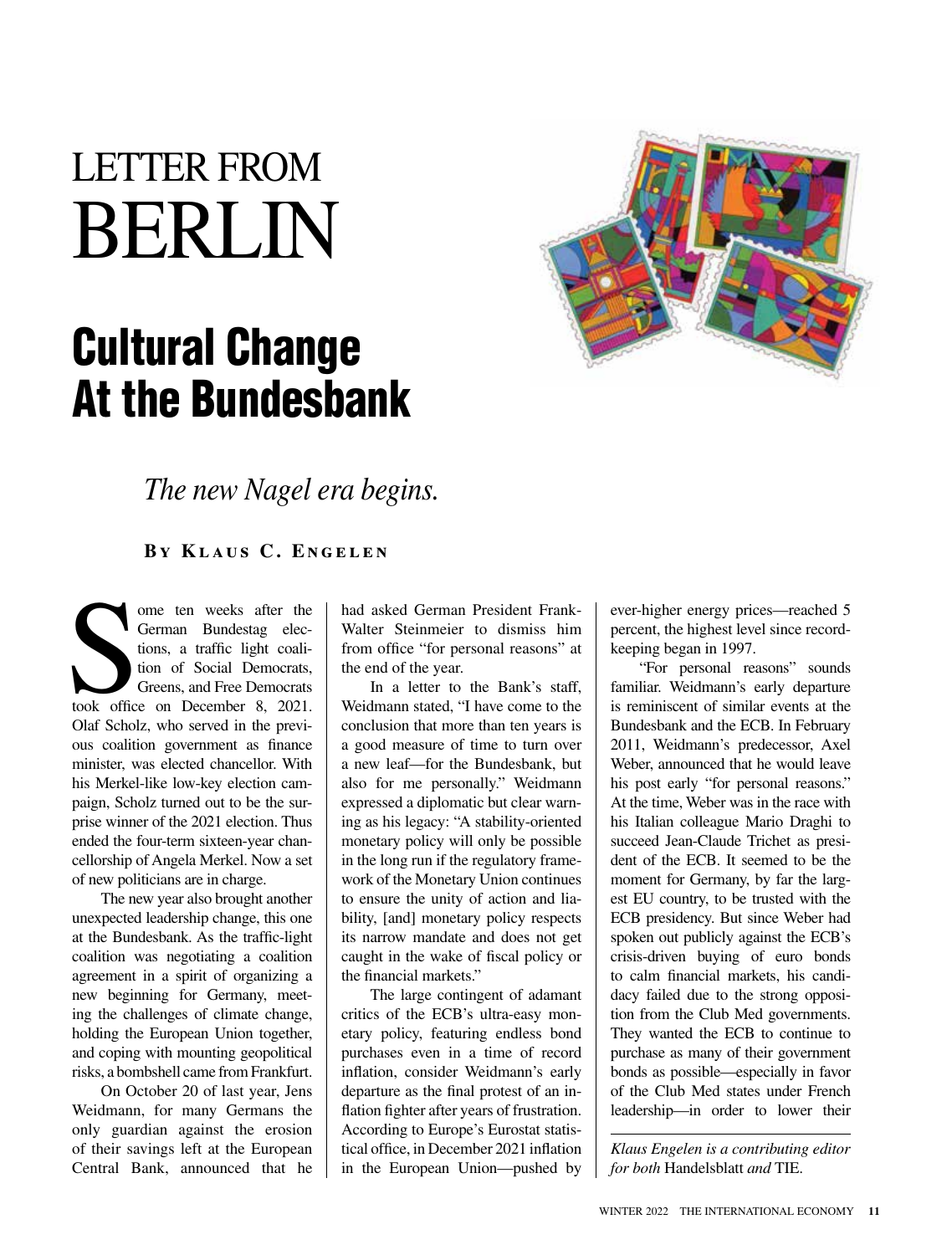public financing costs. After leaving the Bundesbank, Weber became chairman of the UBS supervisory board, a key position in international banking.

In September of the same year, there was another spectacular protest action from Bundesbank veteran Jürgen Stark, the ECB's chief economist for five and a half years. Stark stepped down because he could not share the majority decision of the ECB Governing Council to massively buy sovereign bonds. In Stark's view, the fiscal effects and the inflation risks were extremely damaging. In an interview with *Frankfurter Allgemeine Zeitung,* Stark warned, "We know from economic history that when a central bank has financed states in grand style, it has always led to disaster. It ends in inflation—not always in the short term, but in the medium to long term. And it ultimately leads to economic and social instability."

Other German ECB members also opted for early exits. In December 2013, Jörg Asmussen quit the ECB to become a deputy minister in the German government. And Sabine Lautenschläger, who helped set up the ECB's banking supervision arm, serving as the first deputy chair of the Single Supervisory Mechanism, stepped down

in September 2019 without giving any reasons. As Reuters reported at the time, the announcement came "amid unprecedented discord at the top of the ECB, where a third of policymakers at the Sept. 12 meeting dissented with a decision to resume bond purchases in a bid to revive inflation in the euro area. … Frustration at the central bank's easy-money policy of sub-zero rates and massive bond buys is running high in Germany, with tabloid *Bild* depicting ECB President Mario Draghi as a vampire sucking off Germans' savings."

Reacting to Weidmann's early exit, Bloomberg's Zoe Schneeweiss commented: "Since the ECB was founded in 1999, just one Bundesbank president and one Executive Board member from Germany have finished their terms as scheduled. Those who departed early often cited the frustrations of the savings-oriented nation with loose policies and low interest rates. Weidmann did the same on Wednesday in a letter to staff where he signed off with a final expression of frustration at the inflation dangers fostered by ECB policies."

#### MOST FORMIDABLE CRITIC

The editors of Eurointelligence were quick to conclude that "Weidman's



**Joachim Nagel**

Joachim Nagel "embodies the principled yet pragmatic approach of a "central banker", combining a down-to-earth manner with a oachim Nagel "embodies the principled yet pragmatic approach of a 'central bankers' central banker', firm technical grasp of international financial markets. His appointment, one of the more important jobs settled in the aftermath of Chancellor Olaf Scholz's government formation, may signal a more emollient style and tone at the German central bank, but no shift in fundamental policy."

*—David Marsh,* Chair, Official Monetary and Financial *New Bundesbank President* Institutions Forum

mysterious resignation from the Bundesbank won't change the balance of power inside the ECB governing council, but it will shift the debate. Among the various candidates mentioned as his potential successor, none are even remotely like him."

Eurointelligence speculates: "What we do know is that [Weidmann] got reappointed for a second term in

## We have seen a slow transformation, a gradual de-Bundesbankisation of the German central bank.

2019. You normally don't leave two years into an eight-year term unless you have a very good reason. It would not be surprising if the recent German elections had been at least a contributing factor. Politics is currently moving against conservatives like Weidmann."

What will change the debate, Eurointelligence points out, is that "Weidmann is one the few trained economists in the governing council. The hard-core debate in that group is between a relatively small number of people, in which the Bundesbank president punches above his weight, and even above the Bundesbank's weight inside the euro system. Weidmann is one of the few central bankers with links to the pre-ECB world of monetary economists, a time during which central banks struggled to keep inflation from rising. The vast majority of our central bankers have no first-hand experience of that period."

### LATEST STEP IN LONG JOURNEY

Ten years struggling as permanent leader of the Council's orthodox minority may indeed be enough.

As David Marsh, who in 1993 published his famous book *The Most Powerful Bank: Inside Germany's Bundesbank,* pointed out to Tim Bartz in an interview with *Der Spiegel,*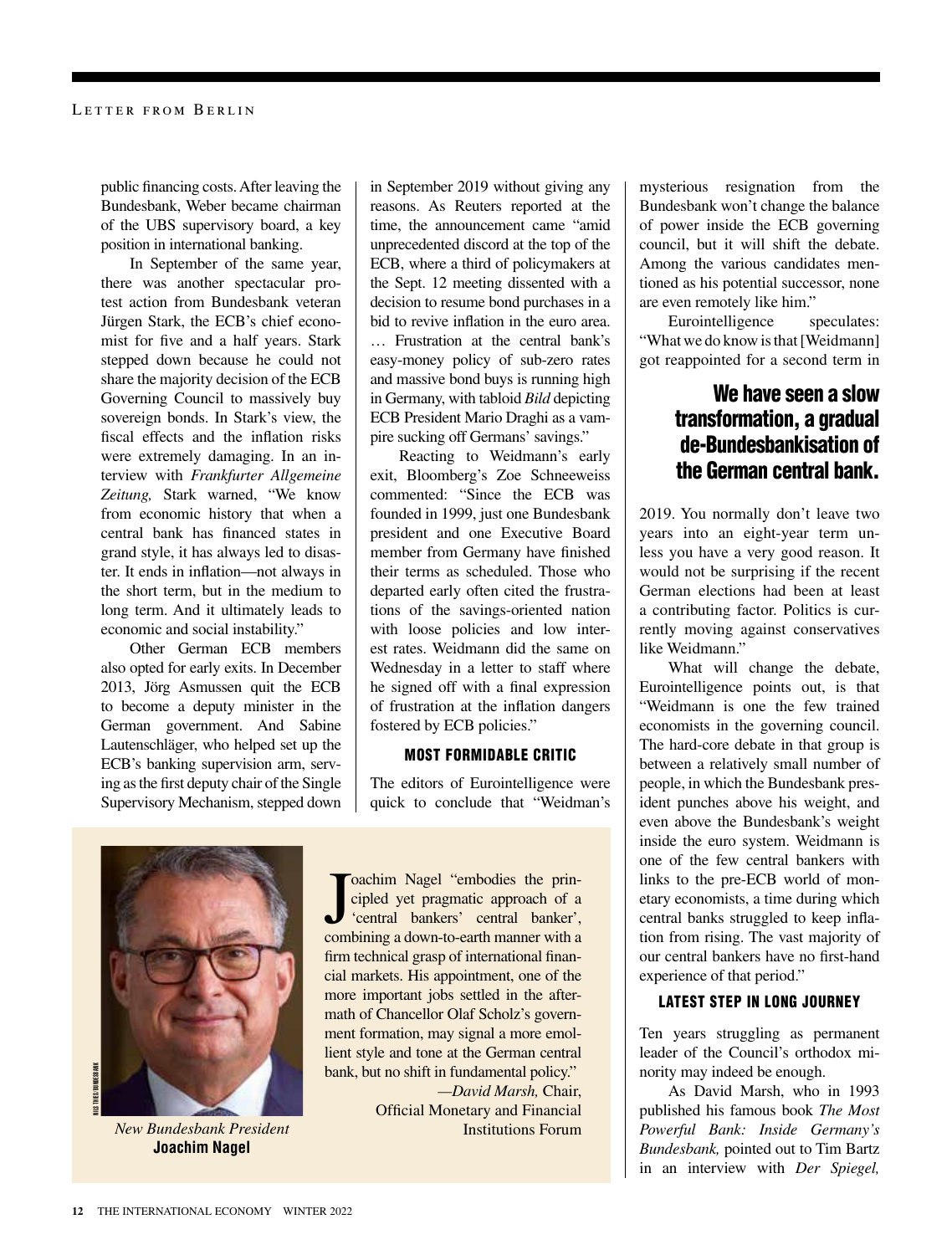"The Germans have had to face up to the fact that they are not alone in the world. Thirty years ago, I wrote: 'The Bundesbank is much too powerful to be controlled by others. But it has too much power to rule alone.'" Marsh continues, "In 1999, Germany would not have accepted an immediate takeover of the Bundesbank by the ECB, which, at that time, did not have its current significance. Instead, we have seen a slow transformation, a gradual de-Bundesbankisation of the German central bank. Weidmann's departure is the latest step in a long journey. German leaders should have prepared the electorate for the final destination on this voyage. Angela Merkel did not want to—or could not—do this and has left it to Olaf Scholz. Perhaps that is Jens Weidmann's farewell gift to the new chancellor."

## NAGEL: NEW TYPE?

As expected, after Weidmann's announcement that he was stepping down, there was a parade of possible successors. Pointing to the complexities of the new traffic-light coalition of SPD, Greens, and Liberals, Bloomberg head-

## Adamant critics of the ECB's ultra-easy monetary policy consider Weidmann's early departure as the final protest of an inflation fighter after years of frustration.

lined, "Weidmann succession suspense may last for weeks on Berlin talks." and "Weidmann Exit Could Pave Way for Bundesbank's First Female Chief." Isabel Schnabel, a member of the ECB's executive board, and Claudia Buch, the Bundesbank's vice president, whose term expires in the spring of this year, were seen as contenders. Marcel Fratzscher, president of the German Institute for Economic Research, who formerly worked for the ECB, and Jörg "We know from economic his-<br>tory that when a central bank<br>has financed states in grand<br>tyle it has always led to disaster. It ands tory that when a central bank has financed states in grand style, it has always led to disaster. It ends in inflation—not always in the short term, but in the medium to long term. And it ultimately leads to economic and social instability."

> *—Former ECB Executive Board Member* **Jürgen Stark**



Kukies, who served under Scholz as finance secretary and was the German head of Goldman Sachs with a long SPD legacy, were in the race based on media reports.

But contrary to the media speculation, Scholz, the new SPD chancellor—who knew how over the years the high-caliber central banker Joachim Nagel was blocked at career junctures by CDU/CSU and Liberal rivals but sometimes was able to mobilize backing from the SPD—kept the ball low and managed a rather smooth transition.

It didn't take long until it became apparent that Nagel, with nearly two decades of experience at the Bundesbank, six years as a member of the board, would be Scholz's candidate. The Liberals with Finance Minister Christian Lindner could support a Bundesbank veteran like Nagel. "Considering the risk of inflation, stability-oriented monetary policy is of increasing significance," Lindner tweeted. "This is an experienced personality who will ensure continuity at the Bundesbank."

So on December 20, Scholz's coalition cabinet confirmed Nagel as the new Bundesbank head to begin on January 1, 2022. Marsh, now chair of the Official Monetary and Financial Institutions Forum, greeted the new Bundesbank head, saying Nagel is close to "that new type of president" he had in mind. "Nagel, convivial central banking heavyweight, takes Bundesbank helm," reads his December 20, 2021, post. In his view, Nagel "embodies the principled yet pragmatic approach of a 'central bankers' central banker', combining a down-to-earth manner with a firm technical grasp of international financial markets. His appointment, one of the more important jobs settled in the aftermath of Chancellor Olaf Scholz's government formation, may signal a more emollient style and tone at the German central bank, but no shift in fundamental policy," Marsh predicted.

In Marsh's view, a major challenge for Nagel will be "offsetting Bundesbank's structural minority in [the] ECB" using "his vigorous speaking style tinged with waspish humor." "Behind Nagel's collegial and sometimes jocular air lies considerable steel. The interaction between Christine Lagarde, the ECB president, and Nagel will now become Europe's pivotal central banking relationship. Nagel's aim is to offer full co-operation between the ECB and Bundesbank, but help shift the ECB towards a more robust monetary policy."

*Continued on page 64*